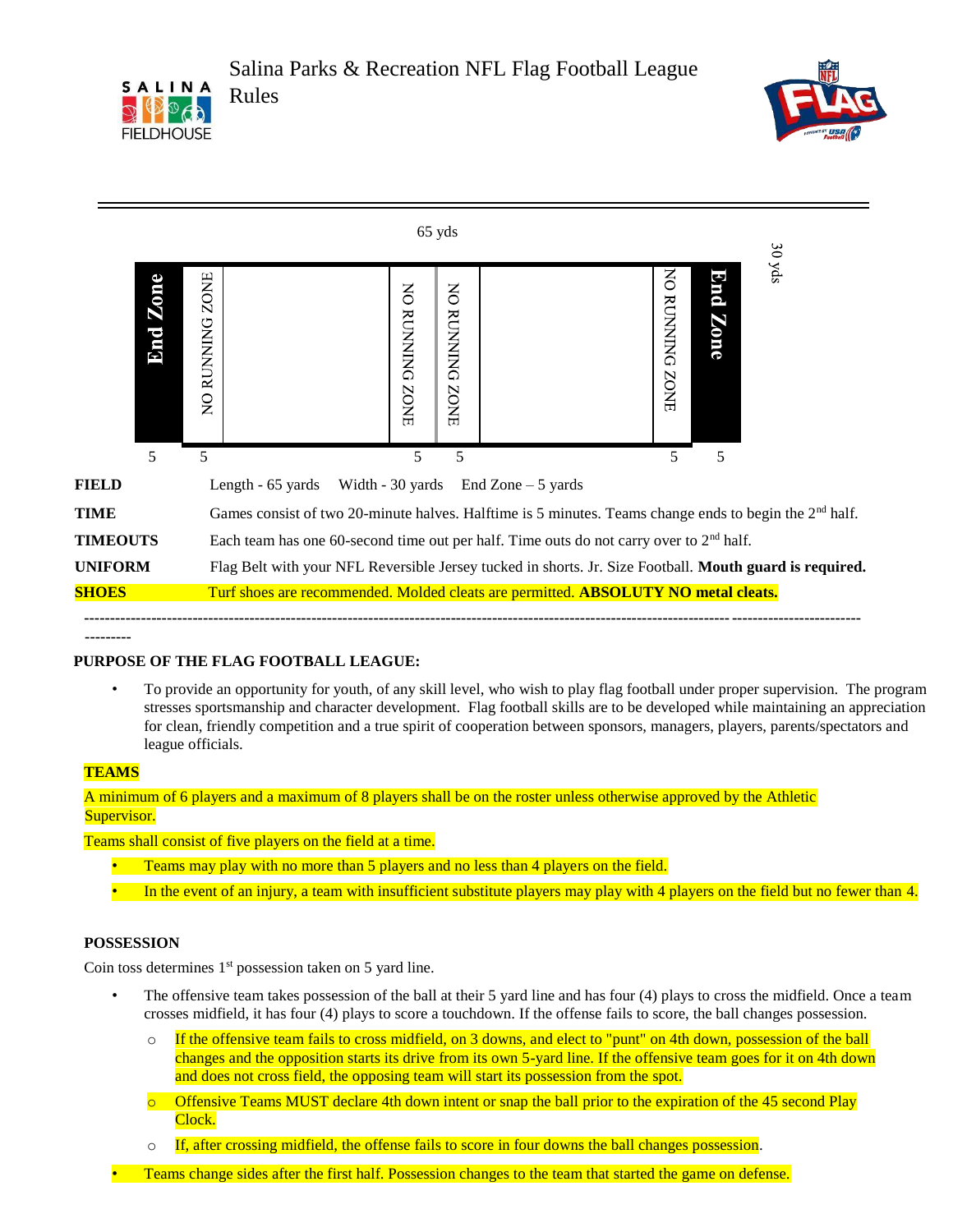# Salina Parks & Recreation NFL Flag Football League<br>SALINA Delas





- Interceptions are returnable. Play is ruled dead when the new ball carrier's flag is pulled. The team that made the interception will start from the succeeding spot.
- If there is a turnover on downs, the defensive team will take possession at the succeeding spot.

#### **Timing**

- The game clock shall run continuously for the duration of the game. However, if there is less than one minute left in the game and the score is within 8 points the clock will stop under these scenarios.
	- o Incomplete pass.
	- o Player goes out of bounds.

Rules

o Touchdown (clock will restart when the ball is snapped for the next possession)

o Change of possession

- 45 second time play clock. The clock will stop for injuries and coach's timeouts.
- Each team has one 60-second time out per half. Time outs do not carry over to  $2<sup>nd</sup>$  half.

#### **SCORING**

- Touchdown: 6 points
- Safety: 2 points
- Extra points: 1 point (pass made from the 5 yard line "no running zone") PASS ONLY 2 points (pass or run made from the  $\frac{10}{2}$  yard line
- Games may end in a tie

#### **RUNNING**

- Only one lateral or pitch is allowed, multiple hand-offs are allowed.
- "No running zones" located 5 yards from each end zone and 5 yards on either side of midfield are designed to avoid short-yardage, power-running situations. Must pass in these areas.
- The player who takes the handoff can throw the ball from behind the line of scrimmage.
- Once the ball has been handed off, the defense can rush.
- Spinning is allowed, but players cannot leave their feet to avoid a defensive player (no diving or hurdling).
- The ball is spotted where the ball carrier's **forward most foot** is when the flag is pulled, not where the ball is.
- The net is the out of bounds line all the way around. Ball will be spotted on the most forward foot.
- **The Quarterback can only run when the defense rushes/crosses the line of scrimmage. Quarterbacks are allowed to run in the "no rushing zone" if they are rushed**
- A "flag guarding" penalty will be called if the player has his off hand in an unnatural position (normal running motion is allowed). These include, stiff arms, and keeping your hand around the flag making it difficult to grab. Players are not allowed carry the ball next to their flag belt.

#### **PASSING**

- All passes must be forward and received beyond the line of scrimmage. Only one forward pass is allowed per play. Anyone can throw the ball from behind the line of scrimmage.
- Shovel passes are allowed but must be received beyond the line of scrimmage.
- **The quarterback has a 7-second pass clock. If it expires and the quarterback has not made a legal play, a referee will throw a penalty flag for delay of game. However, the play is still live. The defense can force a turnover or a sack or commit an offsetting penalty. Once the ball is handed off or passed, the 7-second rule is no longer in effect. Penalty is loss of down only.**
- Interceptions are returnable. Play is ruled dead when the new ball carrier's flag is pulled.

#### **RECEIVING**

- All players are eligible to receive a pass, including the quarterback if the ball has been handed off behind the line of scrimmage.
- Only one player is allowed in motion at a time.
- A player must have at least one foot in bounds when making a reception.
- If a receiver is touching the net while making the catch it will be ruled incomplete.
- The play will be ruled dead when the ball hits the net. Therefore passes cannot be caught off of the net.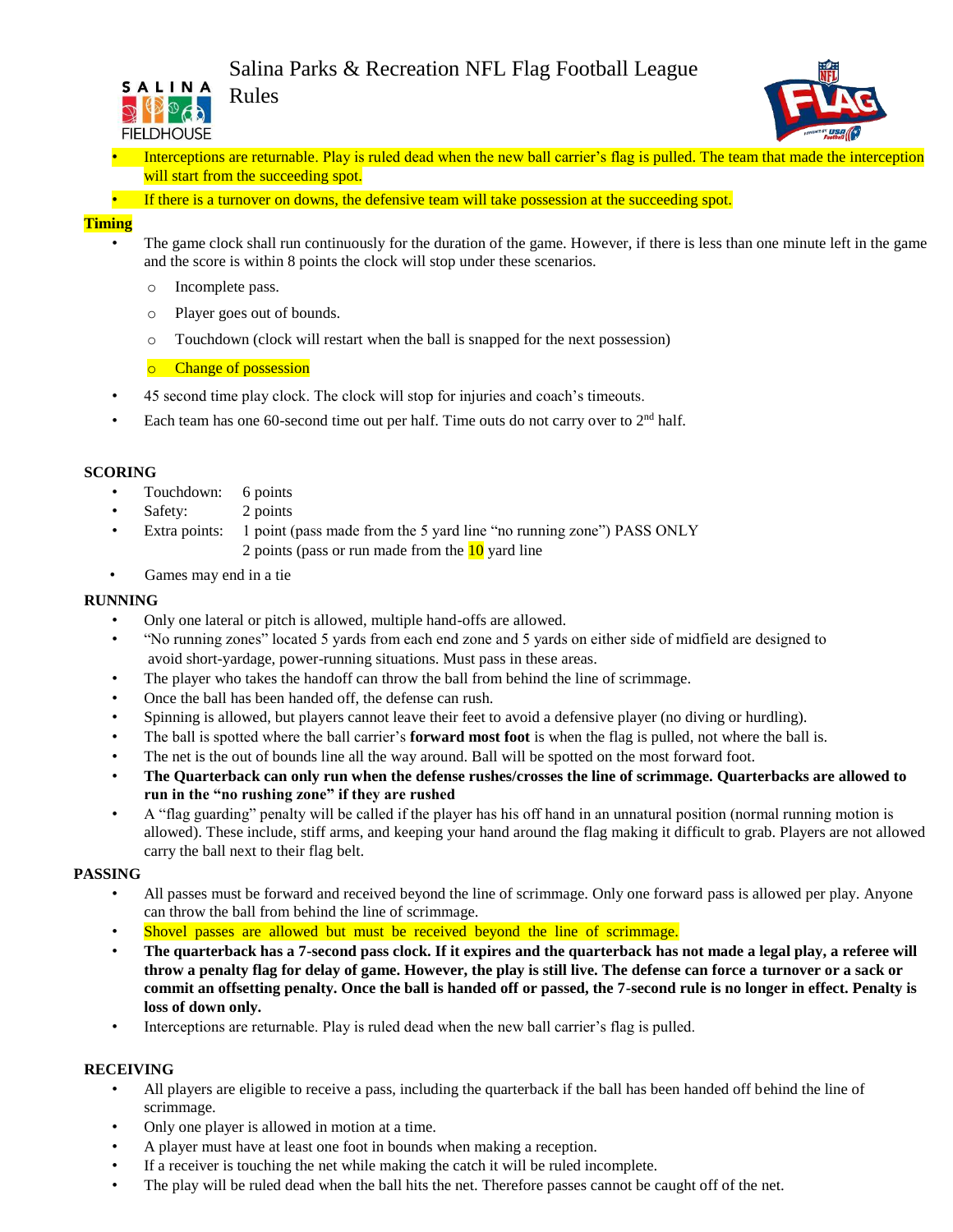# Salina Parks & Recreation NFL Flag Football League<br>
SALINA Delse





## **DEAD BALLS**

- Ball must be snapped between legs, not off to one side, to begin play.  $\square$  Substitutions may be made on dead balls.
- Play is ruled "dead" when:
	- o Ball carrier's flag is pulled.
	- o The ball hits the ground.
	- o Ball carrier steps out of bounds.
	- o Touchdown or safety is scored.
	- o Ball carrier's knee, hip, back, or arm hits the ground.
	- o Ball carrier's flag falls out in traffic. If player is on a breakaway and flag falls out when no one is around, the play will continue until touched by defender. (Decision is made by referee.)

#### **BLOCKING**

Folded arm with closed hands technique will be allowed. Players will not be allowed to extend their arms or push while blocking. Blocks MUST be above the waist and facing the opponent. Defensive players cannot push the offensive player/blocker. Players should attempt to avoid and limit contact.

#### **RUSHING THE PASSER**

- **One player from the 7 yard blitz marker can blitz immediately after the ball is snapped.** Defenders not blitzing may defend on their side of the line of scrimmage until 7-second play clock expires. After the 7-second play clock expires, any number of defenders may legally cross the line of scrimmage to rush the quarterback.
- Once the ball is handed off, the 7 yard rule no longer is in effect and all defenders may go behind the line of scrimmage. The referee will designate 7 yards from the line of scrimmage with a designated blitz marker.

#### **MANDATORY PLAYING RULES:**

**Minimum Playing Time:** Every player must play at least half of the game. The league allows for injury exceptions.

- 1) *1 st Offense:* Forfeiture of game
- 2) 2<sup>nd</sup> Offense: Forfeiture of game and 1 game suspension for the head coach.
- 3) *3 rd Offense:* Forfeiture of game and season suspension for the head coach.

#### **EQUIPMENT:**

- Mouth guards are required
- Players must have their jersey's tucked in.
- Player's flag belts must have the flags showing on each hip.
- No jewelry, necklaces, hats, or do-rags are to be worn.

#### **ROSTER RULES:**

- Teams can add a player to their roster up until the  $4<sup>th</sup>$  week of the season.
- Teams are required to have 4 players at game time. If they do not it will recorded as a forfeit.

#### **OFFICIATING:**

- Officials will wear striped shirts.
- 2 man officiating crew will be provided, some games may have 3 man crews.
- Officials will be responsible for keeping the time and score.

#### **COACHING:**

- One coach is allowed on the field for each team.
- The offensive coach must be at least 10 yards behind the line of scrimmage when the ball is snapped.
- The defensive coach must be at least 15 from the line of scrimmage when the ball is snapped. If it is not possible, the coach must be off the field as the snap becomes imminent.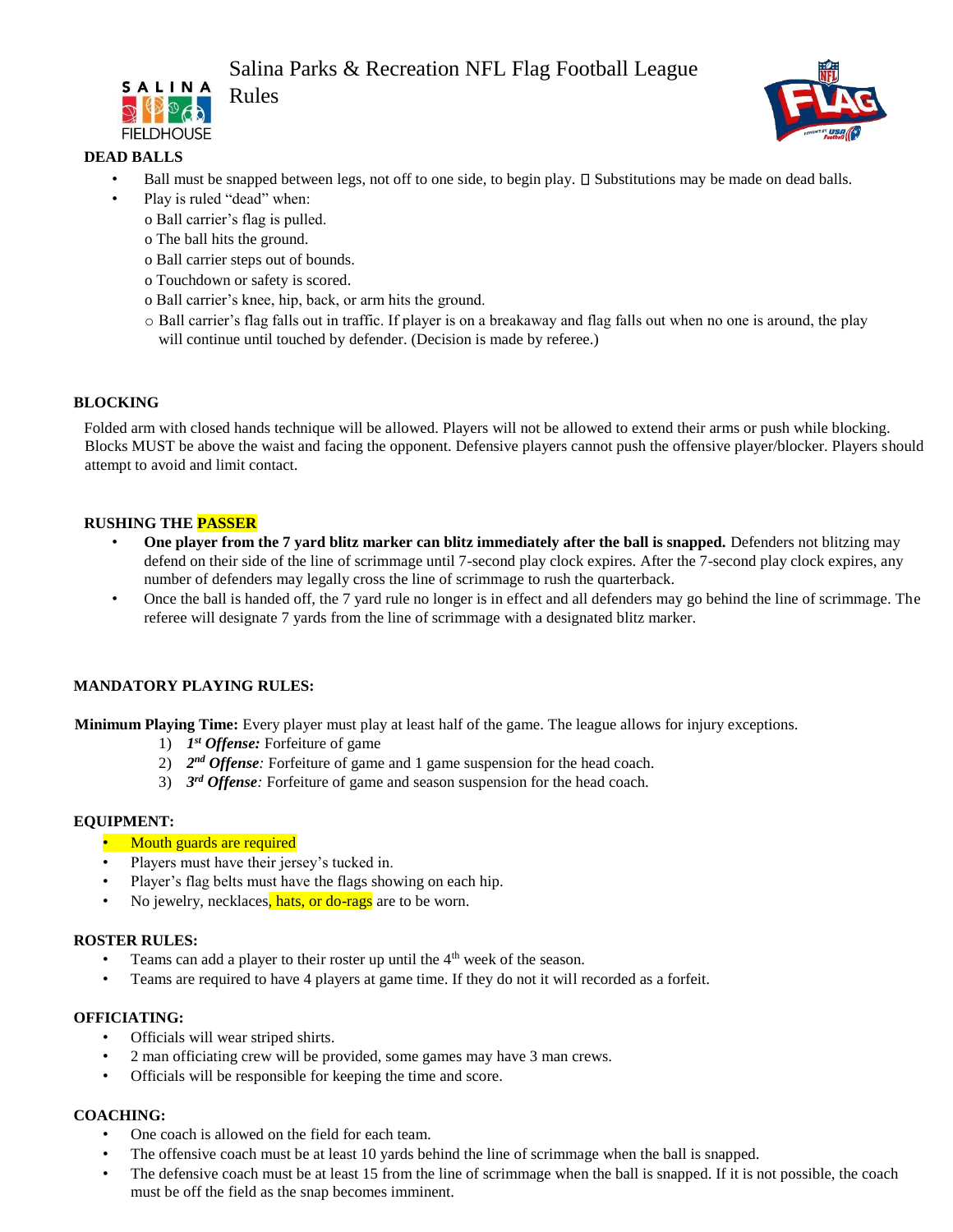# Salina Parks & Recreation NFL Flag Football League





• As the play develops coaches must be aware and avoid being close to a play. If a coach affects the play they will charged with an unsportsmanlike penalty and be forced to coach from the sideline the remainder of the game.

## **PARENT/SPECTATOR**

#### *CODE OF CONDUCT*

**Introduction:** The essential elements of character building and ethics in sports are embodied in the concept of sportsmanship and six core principles: trustworthiness, respect, responsibility, fairness, caring, and good citizenship. The highest potential of sports is achieved when competition reflects these "six pillars of character."

#### **I therefore agree:**

- $\Box$  I will not force my child to participate in sports.
- $\Box$ I will remember that children participate to have fun and that the game is for youth, not adults.
- $\Box$ I will inform my coach of any physical disability or ailment that may affect the safety of my child or the safety of others.
- $\Box$ I will learn the rules of the game and the policies of the league.
- $\Box$ I (and my guests) will be a positive role model for my child and encourage sportsmanship by showing respect and courtesy, and by demonstrating positive support for all players, coaches, officials, and spectators at every game, practice, or other sporting event.
- I (and my guests) will not engage in any kind of unsportsmanlike conduct with any official, coach, player or parent, such as booing  $\Box$ and taunting; refusing to shake hands; or using profane language or gestures.
- $\Box$ I will not encourage any behaviors or practices that would endanger the health and well-being of the athletes.
- $\Box$ I will teach my child to play by the rules and to resolve conflicts without resorting to hostility or violence.
- $\Box$ I will demand that my child treat other players, coaches, officials and spectators with respect regardless of race, creed, color, sex or ability.
- $\Box$ I will teach my child that doing one's best is more important than winning, so that my child will never feel defeated by the outcome of a game or his/her performance.
- I will praise my child for competing fairly and trying hard and make my child feel like a winner every time he/she participates.  $\Box$
- $\Box$ I will never ridicule or yell at my child or other participant for making a mistake or losing in a competition.
- $\Box$ I will emphasize the importance of skill development and regular practice with younger players, and how they will benefit my child more than an emphasis on winning and competition.
- I will promote the emotional and physical well-being of the athletes ahead of any personal desire I may have for my child to win.
- $\Box$ I will respect the officials and their authority during games and will never question, discuss or confront coaches at the game field.
- $\Box$ Instead, I will take time to speak with coaches at an agreed upon time and place.
- $\Box$ I will demand a sports environment for my child that is free from drugs, tobacco, and alcohol, and I will refrain from their use at all sports events.
- $\Box$ I will refrain from coaching my child or other players during games and practices, unless I am one of the official coaches of the team.

-Adapted from National Youth Sports Safety Foundation 3/26/02

*Note: There are no fumbles. The ball is spotted where the ball hits the ground when the ball is dropped or pitched backwards.*

#### **PENALTIES**

| <b>DEFENSE</b>   |                | <b>OFFENSE</b>              |                |
|------------------|----------------|-----------------------------|----------------|
| <b>ACTION</b>    | <b>PENALTY</b> | <b>ACTION</b>               | <b>PENALTY</b> |
| <b>Off-Sides</b> | 5 yards        | <b>Illegal motion</b>       | 5 yards        |
|                  |                | (more than 1 person moving, |                |
|                  |                | false start, etc.)          |                |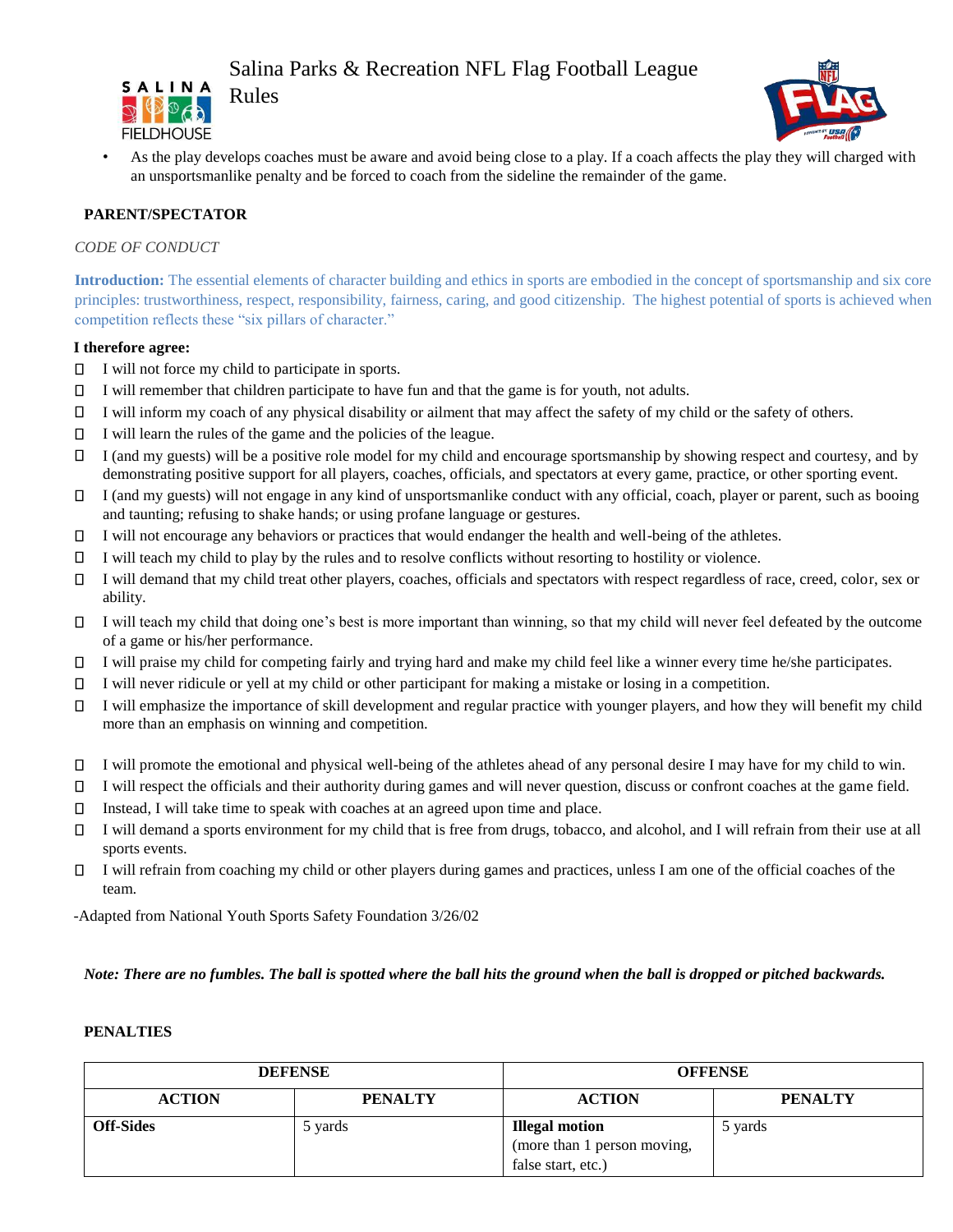# Salina Parks & Recreation NFL Flag Football League<br>Rules<br>FIELDHOUSE Rules





| <b>Interference</b>                 | 10 yards from line of          | <b>Illegal forward pass</b>   | 5 yards                      |
|-------------------------------------|--------------------------------|-------------------------------|------------------------------|
|                                     | scrimmage                      | (pass received behind line of | Loss of down                 |
|                                     |                                | scrimmage)                    |                              |
| <b>Illegal Contact (Offense and</b> | 10 yards                       | Offensive pass interference   | 10 yards                     |
| Defense)                            |                                | (illegal pick play, pushing   |                              |
| (holding, illegal blocking          |                                | off/away defender)            |                              |
| pushing, etc.)                      |                                |                               |                              |
| <b>Illegal flag pull</b>            | 10 yards                       | <b>Flag guarding</b>          | 5 yards from infraction spot |
| (before receiver has ball)          | Automatic 1 <sup>st</sup> down | (diving or jumping with ball) |                              |
|                                     |                                | (intentional contact with     |                              |
|                                     |                                | defender trying to pull flag) |                              |
| <b>Illegal rushing</b>              | 10 yards                       | Delay of game                 | 5 yards and clock stops      |
| (starting rush from inside 7        |                                |                               |                              |
| yard line or before snap)           |                                |                               |                              |
|                                     |                                |                               |                              |
|                                     |                                | 7 second play clock violation | No loss of yards             |
|                                     |                                |                               | (loss of down only)          |
|                                     |                                |                               |                              |